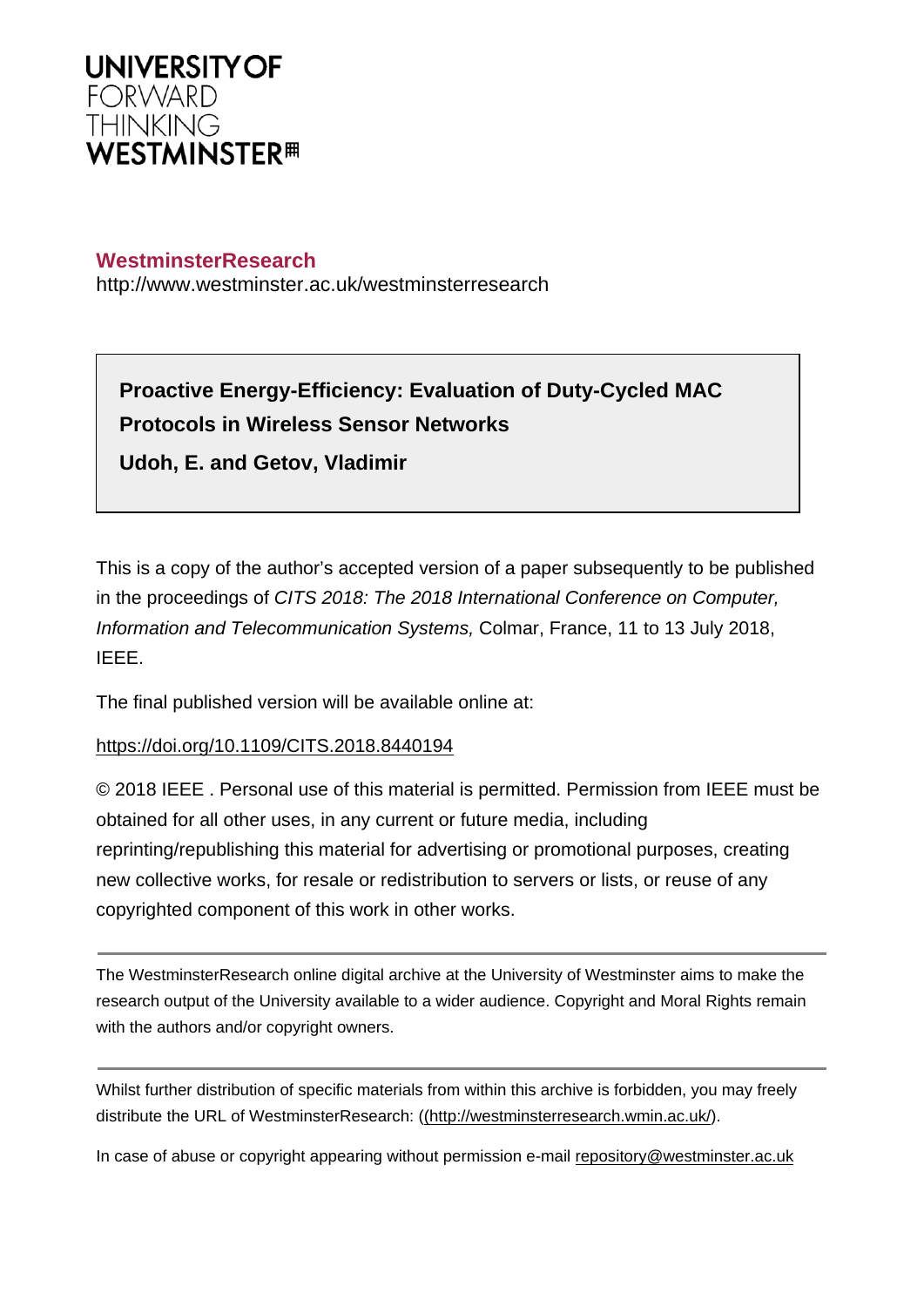# *Proactive Energy-Efficiency: Evaluation of Duty-Cycled MAC Protocols in Wireless Sensor Networks*

Ekereuke Udoh *Distributed and Intelligent Systems Res. Group University of Westminster*  London, UK w1562173@my.westminster.ac.uk

*Abstract*—**Duty cycling happens to be one of the major techniques for conserving energy in wireless sensor networks and this research aims to answer questions with regards to the effect of duty cycles on the energy efficiency as well as the throughput of three duty-cycle protocols – Sensor-MAC (SMAC), Timeout-MAC (TMAC) and TunableMAC. Although other dutycycle protocols are reviewed, the aforementioned three protocols are observed in OMNET++ simulator via the Castalia framework. Graphical results are produced which show the energy consumption and throughput as the duty cycle is varied and the variations in results for each of the three protocols are analyzed. The results provide insight into how to ensure 'proactive energy-efficiency' whereby the impact of denial-ofsleep attacks can be minimized while throughput is maximized.** 

#### *Keywords*—*duty cycle, MAC protocols, wireless sensor networks, proactive energy-efficiency*

#### I. INTRODUCTION

Media access control (MAC) protocols play a huge role in the energy-efficiency of wireless sensor networks (WSN) especially as these networks have resource-constrained devices which are mostly battery powered. The radio is the major source of energy consumption in these devices and access to radio is controlled by the MAC layer. Hence, the MAC protocols use duty cycling as one of the ways for saving energy by making nodes go to sleep when they are idle and having them only wake up when they need to transmit or receive data.

While duty cycling can save energy, it can also negatively affect throughput. This gives rise to the need to experimentally observe the effects of duty cycling on energy consumption and throughput in different MAC protocols to understand which other variables, beyond the duty cycles, could help to improve the energy-efficiency balance.

Understanding the various sources of energy loss such as collision, overhearing, idle listening, and

Vladimir Getov *Distributed and Intelligent Systems Res. Group University of Westminster* London, UK v.s.getov@westminster.ac.uk

control overhead is important as this would help give insight into what techniques other than duty cycling can help save energy.

Energy loss can be random or can be caused by an intentional attack, one of which is called a denial-ofsleep (DoS) attack [1], [2], [3], [19]. Various methods are used to carry out a DoS attack. These are commonly classified as sleep deprivation, barrage, synchronization, replay, collision and broadcast attacks [4]. These attacks take advantage of vulnerabilities such as frame collisions, message overhearing and idle listening [5]. On the other hand, various approaches have been proposed to detect and prevent DoS attacks. Existing comparisons of these approaches are qualitative in nature with a focus on their strengths and weaknesses [4].

It is pertinent to note that in the context of DoS, a number of approaches exist to curb these attacks, however the majority of them are techniques that do not take energy-efficiency into consideration and even when they do, throughput becomes a trade-off which could become counter-productive in the long run. The most notable existing approaches include Gateway-MAC (GMAC) [9], Hash-based scheme [10], Clustered adaptive rate limiting [3], Fake schedule switch scheme [11], Absorbing Markov chain (AMC) model [12], Secure wakeup scheme [13], Zero knowledge protocol [14] and Cross layer mechanism [15].

The aim of this research therefore is to analyse the effects of duty cycling on energy efficiency and throughput in three MAC protocols and analyse the results to find clues as to how to create "proactive energy efficiency" – energy conservation that still supports throughput while minimising the impact of DoS attacks. Thus, a simulation experiment is carried out based on three duty-cycled protocols to monitor their effect on energy consumption as well as their effect on throughput. The analysis of the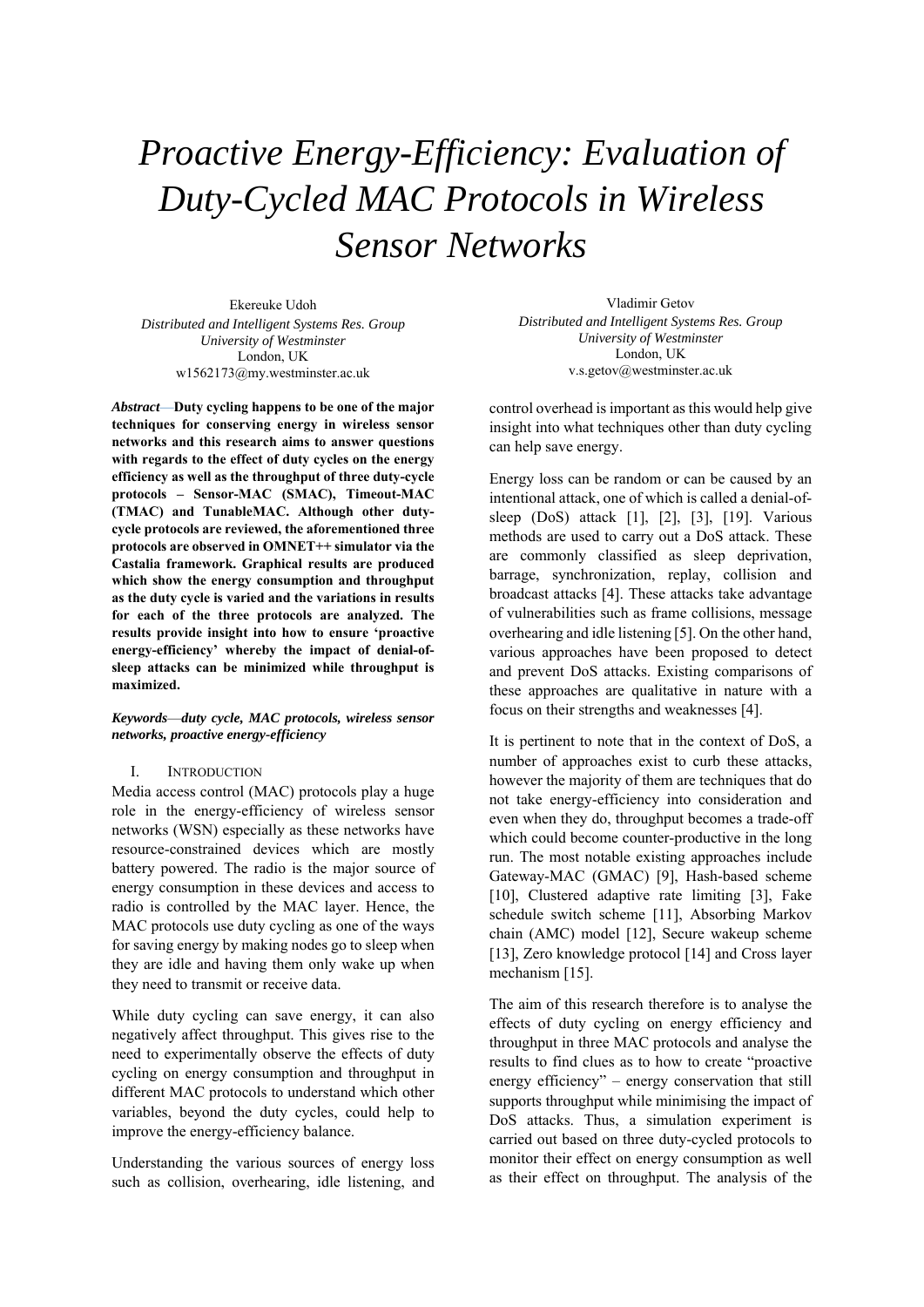experimental results is then followed by a recommendation of a model for building an improved proactive energy-efficient protocol. The paper concludes with plans for future work.

#### II. METHODOLOGY

#### *A. Existing duty-cycle protocols*

Duty cycling involves a cycle of an active period and a sleep period. However, these schedules need to be synchronised in some way to allow for harmony rather than counter-productivity. Hence, the need to consider several categories of MAC layer protocols [6] as listed below:

- Static scheduled protocols (SMAC);
- ‐ Adaptive group schedule (TMAC);
- ‐ Adaptive repeated schedule (SCP-MAC);
- ‐ Adaptive staggered schedule (DMAC);
- ‐ Adaptive reservation schedule (RMAC).

#### *B. Simulation*

The simulation was carried out using OMNET++ and Castalia framework [17]. It involves experiments with SMAC and TMAC which are the most popular among the duty-cycled protocols as well as the TunableMAC protocol, discussed later in Section III. Measurements were performed under different network sizes while observing the energy consumption and reception.

Our simulation experiments are based on a bridge test application whereby the structural health of a bridge is monitored, a 40-metre bridge with 7 nodes and a 200-metre bridge with 34 nodes as well as 1000-metre bridge with 154 nodes. Each node is arranged in the form of a grid is 20 metres apart from the next node, hence this explains the number of nodes which correspond to the length of the bridge. A sample interval of 1000ms is used, while the consumed energy is measured in megawatts. To reduce randomness in the results, a random seed value has been used and set to 10 which indicates the number of repetitions of the simulation. The value 10 was determined by using a 95% confidence interval along with manually checking the smoothness and precision of the results by trying out different seed values and observing the results.

#### III. REVIEW OF EXISTING APPROACHES

#### *A. SMAC (Static-Scheduled)*

The SMAC protocol [16] has a static schedule which is fixed during network setup. This means that nodes have a fixed duty cycle (durations for sleep and listen are fixed). The implications of this is that in low traffic, energy may be wasted during the fixed listen durations whereby nodes will stay awake unnecessarily for the sake of completing the schedule, instead of sleeping.

#### *Algorithm for SMAC*

- Node listens to medium for a certain period by performing Carrier sense (CS).
- If node receives schedule from neighbour, it chooses it and becomes a follower.
- The node broadcasts its new schedule after a random delay.
- Else, the node determines its own schedule and broadcasts it to neighbours.
- Node sends message using Request-to-send (RTS) by randomly selecting a time slot.
- If a node hears an RTS or Clear-to-send (CTS) message, it goes to sleep.

#### *B. TMAC (Adaptive Grouped Schedule)*

Unlike SMAC where the duty cycle is fixed, the TMAC allows for flexibility during a node's listen time according to the traffic density. The minimum time for which a node stays awake before going to sleep is the adaptive timeout (TA). Other packets used by TMAC include Data-send (DS) which is a dummy message sent when a node wants to transmit at the same time it hears a future RTS packet. This helps prevent collision by delaying transmission.

#### *Algorithm for TMAC*

- Nodes wake up at the beginning of the slot.
- Node sleeps if no activity is observed.
- If a node overhears a CTS, it stays awake till the end of the transmission.
- At the end of the transmission, the node contends for the medium again and begins transmission if it wins the medium.
- If a node has pending data, it informs its intended receiver using a future RTS technique to avoid the early-sleeping problem.
- The receiver remains active until the message is received.
- If another node is about to transmit and overhears a future RTS packet, it sends DS to its receiver to delay transmission.

#### *C. SCP-MAC (Adaptive Repeated Schedule)*

This protocol improves the grouped schedule protocols by eliminating the early sleep problem by creating repeated small active periods in one slot.

#### *Algorithm for SCP-MAC*

• Nodes perform CS by randomly selecting a slot within the first contention window.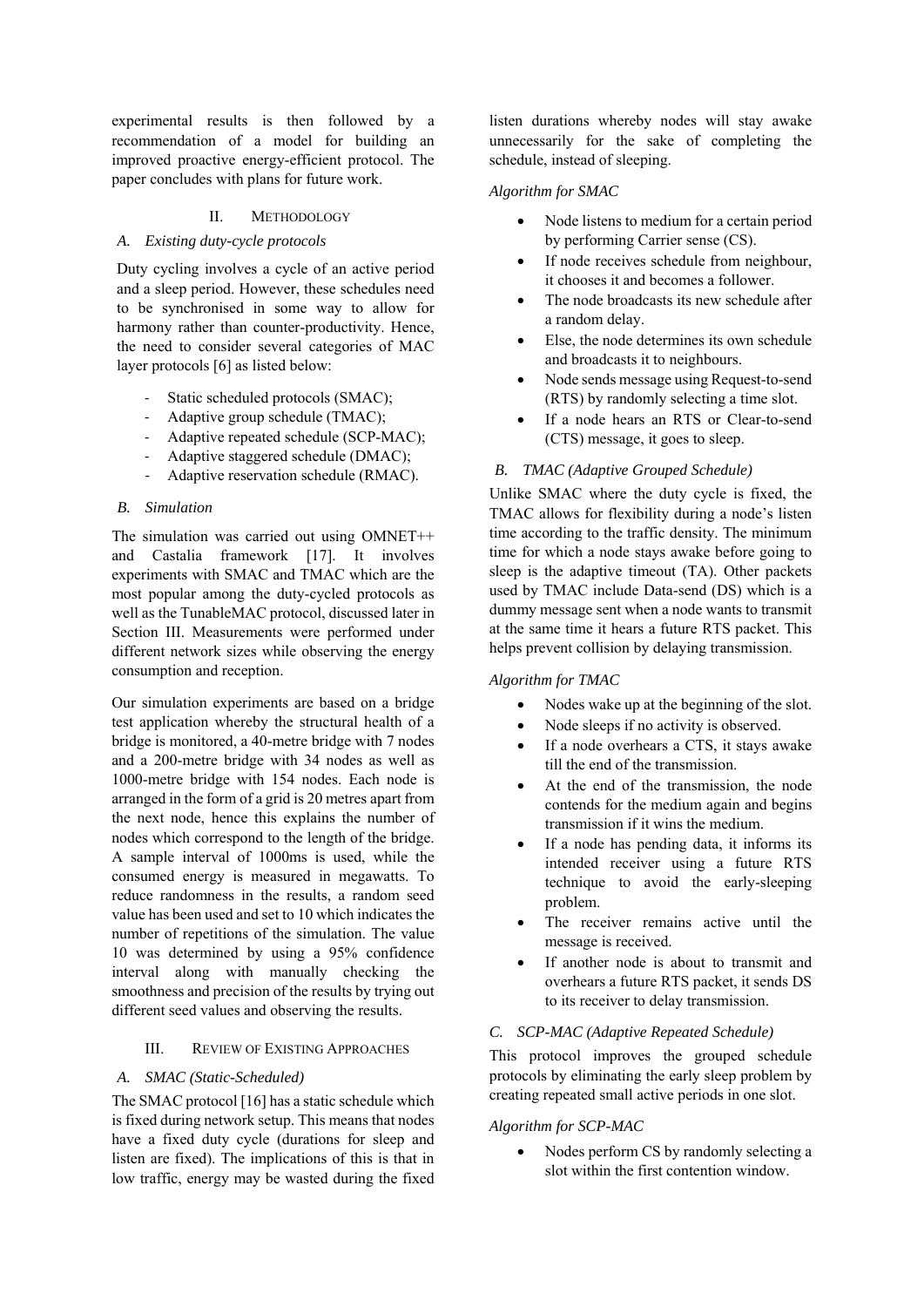- If channel is idle sender transmits a short wake-up tone timed to intersect with the receiver's channel polling.
- After waking up the receiver, the sender transmits the data packet.
- Else node aborts transmission until next frame.

#### *D. DMAC (Adaptive Staggered Schedule)*

This works very well with the tree-based topology in such a way that the schedule of one node is synchronised with the schedule of the next hop node.

#### *Algorithm for DMAC*

- Node sends a packet to the next hop node on the route.
- The node awaits acknowledgment and the next hop node enters receiving state at the same time.
- If this next hop node is not the destination node, the node enters sending state to forward the packet.
- Else the final destination has been reached.
- If sender does not receive ACK, it queues the message until the next sending.
- If node has multiple packets to send, it increases its duty cycle and requests other nodes along the sink route to increase their duty cycles too.

#### *E. RMAC (Adaptive Reservation)*

This protocol allows nodes to negotiate their schedules.

#### *Algorithm for RMAC*

- During the Synchronisation (SYNC) phase, nodes synchronise their clocks.
- During the data phase, the sender waits for a randomly chosen time plus an additional DCF Inter-frame Space (DIFS) period.
- If no activity is detected, the sender transmits a Pioneer Control Frame (PION).
- The next hop node along the route looks up the next hop and forwards the PION to it after waiting for a Shortest Inter-frame space (SIFS) period.
- The process continues until destination is reached.
- Data transmission begins during sleep period.
- Each node returns acknowledgement (ACK) after receiving packet and returns to sleep mode.
- Process continues until data is received at destination.

#### *F. TunableMAC*

TunableMAC is a protocol that was provided along with the WSN Framework, Castalia [17].

#### *Algorithm for TunableMAC*

As the name implies, this algorithm is tuneable and allows 12 of its parameters to be tuned. This protocol can simulate many duty-cycling protocols, but it does not support unicast. It uses Carrier-sense multiple access (CSMA) for its transmission, therefore its persistence and backing off policies can be tuned. Its duty cycle can also be tuned as well as the train of beacons that can be used to wake up potential receivers.

#### IV. SIMULATION RESULTS

#### *A. Energy Simulation*

This section presents experimental results for energy consumption. This is done first for the TunableMAC and secondly, the three protocols (SMAC, TMAC and TunableMAC) are compared in terms of their energy consumption.



*Fig. 1. Energy Consumption for TunableMAC at varied duty cycles and bridge sizes* 

Figure 1 shows that the energy consumption increases in direct proportion to the duty cycle. The energy consumption is highest in the 200-metre bridge when the duty cycle is 0.3.



*Fig. 2. Energy Consumption for TunableMAC, SMAC and TMAC at varied bridge sizes*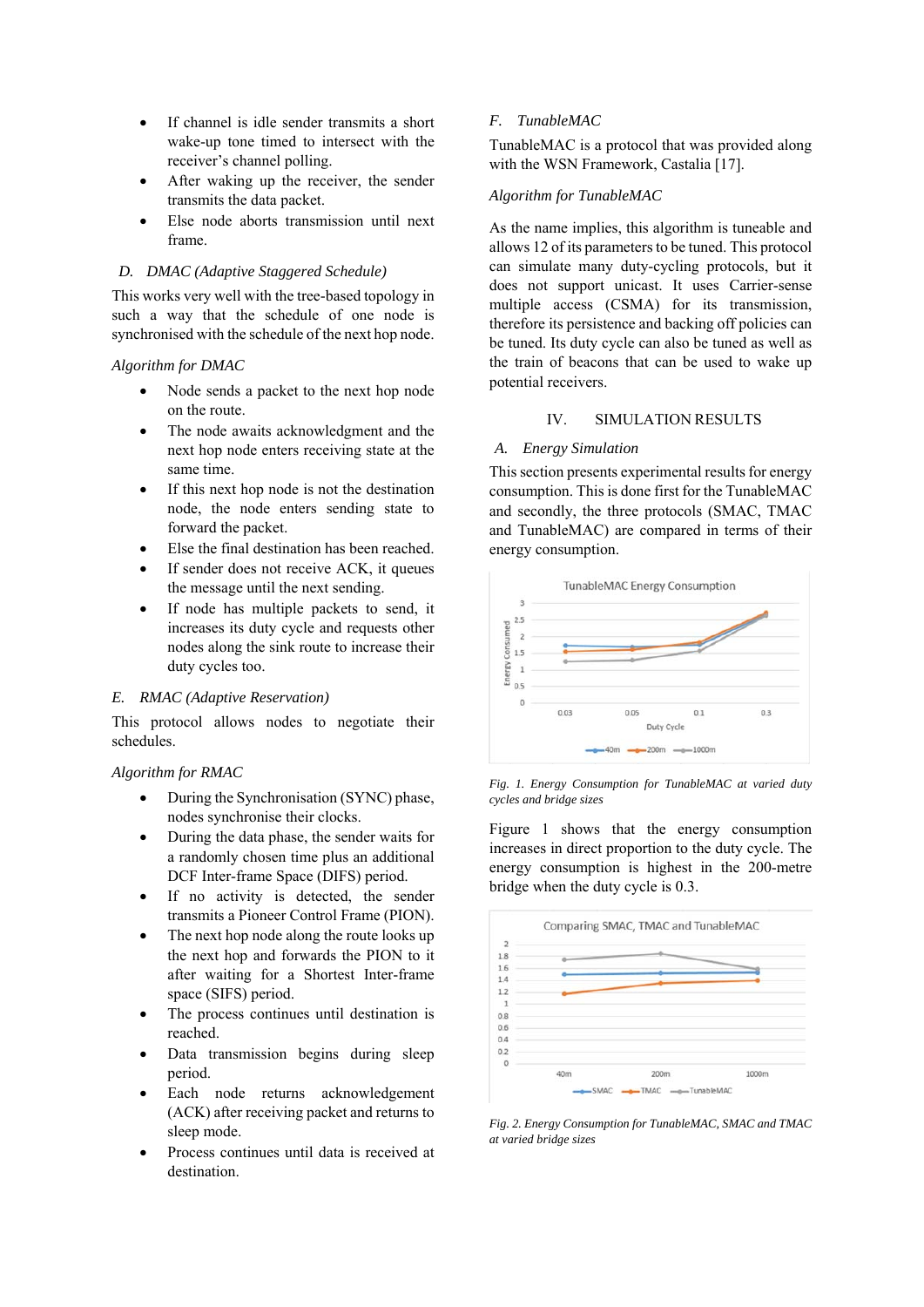In Figure 2, SMAC appears more stable than TMAC and TunableMAC in terms of energy consumption. TunableMAC consumes the highest energy, followed by SMAC and then TMAC which consumes the least energy.

#### *B. Reception Simulation*

The reception simulation shows the ratio of the number of packets received at the sink to the total number of packets transmitted.



*Fig. 3 Reception ratio for TunableMAC at varied duty cycles and bridge sizes* 

Figure 3 shows that there is a higher reception in the 40-metre bridge with the 200m and 1000m competing for a lower reception.



*Fig. 4. Total packet for TunableMAC at varied bridge sizes* 

In Figure 4, more packets are sent in the 40m bridge and this is followed closely by the 200m bridge and then the 1000m bridge takes the last position with relatively low number of packets transmitted.



*Fig. 5. Reception ratio for TunableMAC, SMAC and TMAC at varied bridge sizes* 

In Figure 5, TMAC and SMAC have similar reception ratios while TunableMAC has a lower reception ratio.



*Fig. 6. Total packets for TunableMAC, SMAC and TMAC at varied bridge sizes* 

In Figure 6, TunableMAC has the highest number of packets followed by SMAC and TMAC.

#### V. ANALYSIS

Figure 1 shows the changes in TunableMAC energy consumption as the duty cycles change. Energy is most consumed in the 40m bridge in total but at duty cycle 0.3, the 200m bridge consumes the highest energy. Energy consumption increases proportionally to the duty cycle. Figure 2 compares SMAC, TMAC and TunableMAC and of all the three TunableMAC consumes the most energy. Figure 3 shows that reception is highest in a 40m bridge because of the distance. In Figure 4, throughput is highest in the 40m bridge although the 200m bridge seems to take over as duty cycle approaches 0.3. In Figure 5, SMAC and TMAC have a better reception ratio than TunableMAC, however in Figure 6, throughput is highest in TunableMAC. TunableMAC appears to spend a lot of energy without much productivity. On the other hand, TMAC and SMAC save more energy but transmit a very small number of packets.

#### VI. PROPOSED APPROACH

Based on the above results and analysis, the following issues were identified:

- Too much energy consumption with less productivity. This is evident in the TunableMAC protocol which relatively consumes a lot of energy as shown in Figure 2 but has a relatively low reception ratio.
- Low energy consumption with little or no adaptability to a topological change.

In response to these issues, we propose a novel model based on the virtual clusters approach that is secure and proactively energy-efficient.